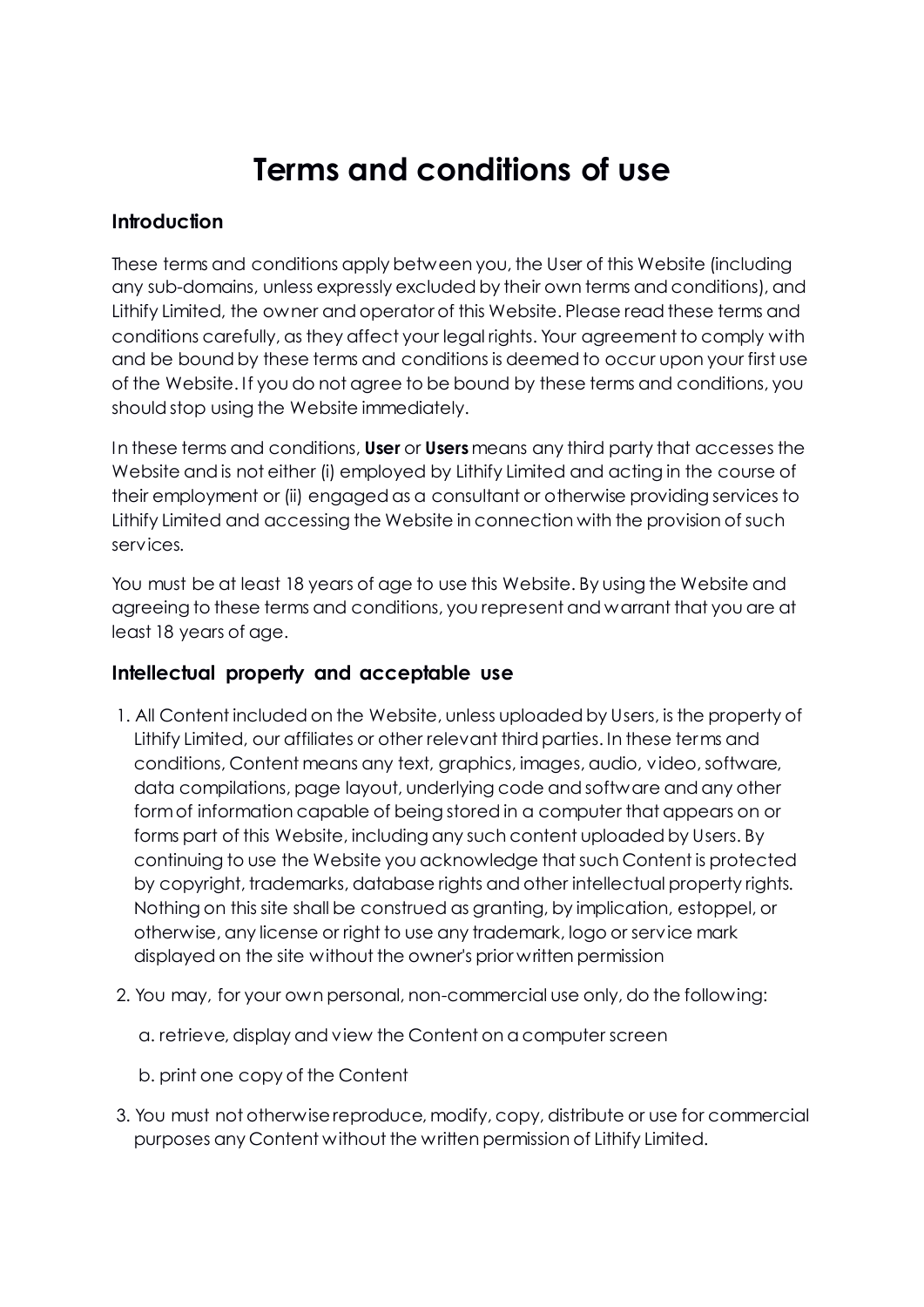## **Prohibited use**

- 4. You may not use the Website for any of the following purposes:
	- a. in any way which causes, or may cause, damage to the Website or interferes with any other person's use or enjoyment of the Website;
	- b. in any way which is harmful, unlawful, illegal, abusive, harassing, threatening or otherwise objectionable or in breach of any applicable law, regulation, governmental order;
	- c. making, transmitting or storing electronic copies of Content protected by copyright without the permission of the owner.

#### **Links to other websites**

- 5. This Website may contain links to other sites. Unless expressly stated, these sites are not under the control of Lithify Limited or that of our affiliates.
- 6. We assume no responsibility for the content of such Websites and disclaim liability for any and all forms of loss or damage arising out of the use of them.
- 7. The inclusion of a link to another site on this Website does not imply any endorsement of the sites themselves or of those in control of them.

## **Privacy Policy**

8. Use of the Website is also governed by our Privacy Policy, which is incorporated into these terms and conditions by this reference. To view the Privacy Policy, please click on the following: lithify.co.uk/images/privacy.pdf.

## **Availability of the Website and disclaimers**

- 9. Any online facilities, tools, services or information that Lithify Limited makes available through the Website (the **Service**) is provided "as is" and on an "as available" basis. We give no warranty that the Service will be free of defects and/or faults. To the maximum extent permitted by the law, we provide no warranties (express or implied) of fitness for a particular purpose, accuracy of information, compatibility and satisfactory quality. Lithify Limited is under no obligation to update information on the Website.
- 10. Whilst Lithify Limited uses reasonable endeavours to ensure that the Website is secure and free of errors, viruses and other malware, we give no warranty or guaranty in that regard and all Users take responsibility for their own security, that of their personal details and their computers.
- 11. Lithify Limited accepts no liability for any disruption or non-availability of the Website.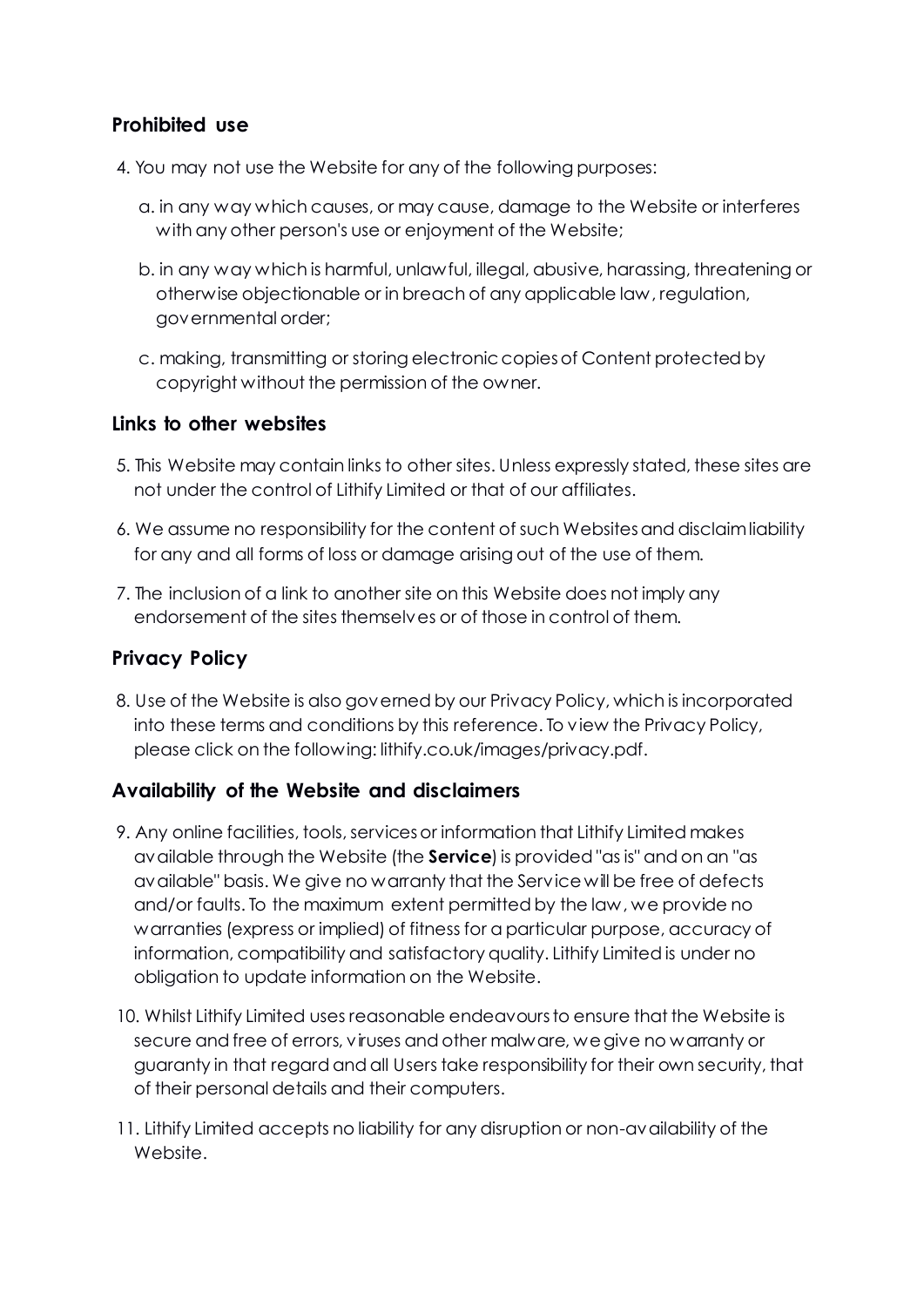12. Lithify Limited reserves the right to alter, suspend or discontinue any part (or the whole of) the Website including, but not limited to, any products and/or services available. These terms and conditions shall continue to apply to any modified version of the Website unless it is expressly stated otherwise.

## **Limitation of liability**

- 13. Nothing in these terms and conditions will: (a) limit or exclude our or your liability for death or personal injury resulting from our or your negligence, as applicable; (b) limit or exclude our or your liability for fraud or fraudulent misrepresentation; or (c) limit or exclude any of our or your liabilities in any way that is not permitted under applicable law.
- 14. We will not be liable to you in respect of any losses arising out of events beyond our reasonable control.
- 15. To the maximum extent permitted by law, Lithify Limited accepts no liability for any of the following:
	- a. any business losses, such as loss of profits, income, revenue, anticipated savings, business, contracts, goodwill or commercial opportunities;
	- b. loss or corruption of any data, database or software;
	- c. any special, indirect or consequential loss or damage.

## **General**

- 16. You may not transfer any of your rights under these terms and conditions to any other person. We may transfer our rights under these terms and conditions where we reasonably believe your rights will not be affected.
- 17. These terms and conditions may be varied by us from time to time. Such revised terms will apply to the Website from the date of publication. Users should check the terms and conditions regularly to ensure familiarity with the then current version.
- 18. These terms and conditions together with the Privacy Policy contain the whole agreement between the parties relating to its subject matter and supersede all prior discussions, arrangements or agreements that might have taken place in relation to the terms and conditions.
- 19. The Contracts (Rights of Third Parties) Act 1999 shall not apply to these terms and conditions and no third party will have any right to enforce or rely on any provision of these terms and conditions.
- 20. If any court or competent authority finds that any provision of these terms and conditions (or part of any provision) is invalid, illegal or unenforceable, that provision or part-provision will, to the extent required, be deemed to be deleted,